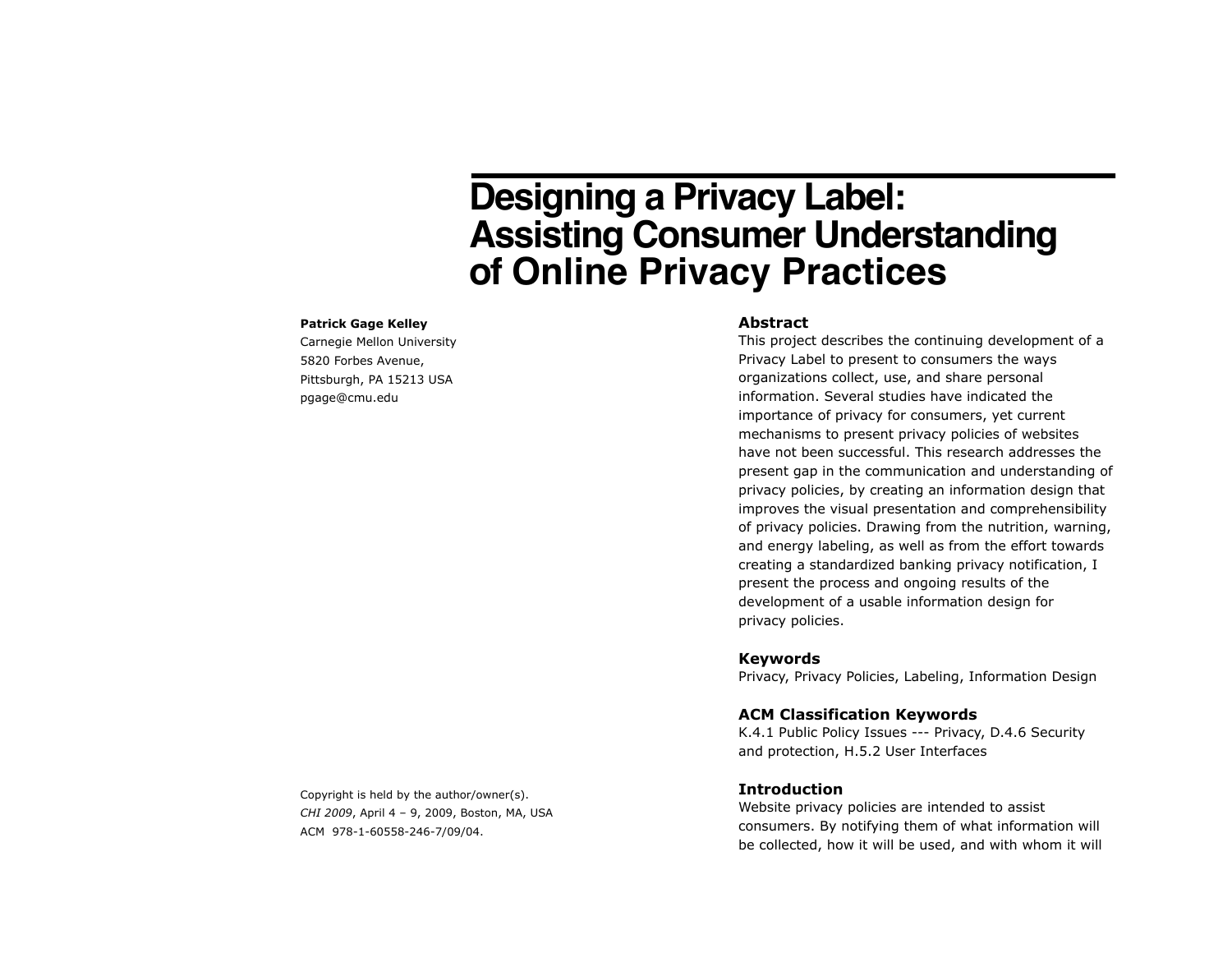be shared, customers are, in theory, able to make informed decisions. These policies are also meant to inform customers of the choices they have in managing their information, whether specific information requests are optional, if sharing can be limited, and if it is possible to request access and changes to their information or have it purged.

However most privacy policies provided to consumers are difficult to understand. This is largely due to the use of specific terms that many people do not understand how to relate to their own use of the website, a readability level that is congruent with a college education, and a general non-committal attitude towards specific details [6]. It has further been

**Figure 1.** An image of the originally tested P3P Expandable Grid

| <b>ACME Privacy Policy</b><br><b>Contact Site</b>                                                                                                                                                                                                                                                                                                                                                                               | WHO may use your information                  |                                                 |                                 | <b>HOW</b> your information may be used                   |                           |                                                               |                                                                    |                                  | <b>Hide Unused</b><br><b>Information</b>    |  |
|---------------------------------------------------------------------------------------------------------------------------------------------------------------------------------------------------------------------------------------------------------------------------------------------------------------------------------------------------------------------------------------------------------------------------------|-----------------------------------------------|-------------------------------------------------|---------------------------------|-----------------------------------------------------------|---------------------------|---------------------------------------------------------------|--------------------------------------------------------------------|----------------------------------|---------------------------------------------|--|
| Information not used<br>Information may be used<br>May be used, only if you request this<br>May be used, unless you opt-out<br>Expand the column for more information<br>Some information may<br>oot-in opt-out be used - expand for details                                                                                                                                                                                    | Companies<br>who help us<br>click for<br>more | Other companies People who<br>click for<br>more | read your<br>public<br>postings | Provide service<br>and maintain site<br>click for<br>more | Research &<br>Development | Profiling<br>Analysis<br>• not linked to you<br>linked to you | non<br>Decisions affecting<br>· not linked to you<br>linked to you | Marketing<br>Postal, email, etc. | Other<br>Telemarketing<br>click for<br>more |  |
| 1. Access log and cookies<br>Our Web server collects access logs and cookies. A cookie is a small data file that we transfer to your computer's hard drive through your web browser when you visit our sites. Cookies enable our<br>systems to recognize your computer, so that we can provide you with personalized information and features. We also use cookies to track user traffic patterns. Retention Time: Indefinitely |                                               |                                                 |                                 |                                                           |                           |                                                               |                                                                    |                                  |                                             |  |
| Types of Information Collected                                                                                                                                                                                                                                                                                                                                                                                                  |                                               |                                                 |                                 |                                                           |                           |                                                               |                                                                    |                                  |                                             |  |
| 2. Ordering Books and Conferences<br>We collect information in order to process your purchase. If you register for an Acme conference, or sign up for a conference email list, we will send you email announcements and updates about Acme<br>conferences. We send conference brochures to past conference attendees. Retention Time: Indefinitely                                                                              |                                               |                                                 |                                 |                                                           |                           |                                                               |                                                                    |                                  |                                             |  |
| <b>Types of Information Collected</b><br>-                                                                                                                                                                                                                                                                                                                                                                                      |                                               |                                                 |                                 |                                                           |                           |                                                               |                                                                    |                                  |                                             |  |
| $\Box$ Name, address, phone number, etc.                                                                                                                                                                                                                                                                                                                                                                                        |                                               |                                                 |                                 |                                                           |                           |                                                               |                                                                    |                                  |                                             |  |
| $\Box$ User Information                                                                                                                                                                                                                                                                                                                                                                                                         |                                               |                                                 |                                 |                                                           |                           |                                                               |                                                                    |                                  |                                             |  |
| <b>T</b> Name                                                                                                                                                                                                                                                                                                                                                                                                                   |                                               |                                                 |                                 |                                                           |                           |                                                               |                                                                    |                                  |                                             |  |
| <b>H</b> Home Contact Information                                                                                                                                                                                                                                                                                                                                                                                               |                                               |                                                 |                                 |                                                           |                           |                                                               |                                                                    |                                  |                                             |  |
| <b>F</b> Business Contact Information                                                                                                                                                                                                                                                                                                                                                                                           |                                               |                                                 |                                 |                                                           |                           |                                                               |                                                                    |                                  |                                             |  |
| Email address, online contact info<br>н                                                                                                                                                                                                                                                                                                                                                                                         |                                               |                                                 |                                 |                                                           |                           |                                                               |                                                                    |                                  |                                             |  |
| $\equiv$ Web Browsing Information                                                                                                                                                                                                                                                                                                                                                                                               |                                               |                                                 |                                 |                                                           |                           |                                                               |                                                                    |                                  |                                             |  |
| Cookies (optional)                                                                                                                                                                                                                                                                                                                                                                                                              |                                               |                                                 |                                 |                                                           |                           |                                                               |                                                                    |                                  |                                             |  |
| <b>H</b> User Information                                                                                                                                                                                                                                                                                                                                                                                                       |                                               |                                                 |                                 |                                                           |                           |                                                               |                                                                    |                                  |                                             |  |
| <b>Third Party Information</b>                                                                                                                                                                                                                                                                                                                                                                                                  |                                               |                                                 |                                 |                                                           |                           |                                                               |                                                                    |                                  |                                             |  |

established through numerous studies that people do not read privacy policies, and make mistaken assumptions about the existence of a link to a privacy policy [12]. Additionally, it has been estimated that if consumers were to read all the policies of companies they interact with, it would cost 365 billion dollars per year [9].

Finally, users do not believe they have choices when it comes to their privacy and the use of their personal information, based on a common expectation that companies have equivalent privacy policies that do not allow the consumer any control [8]. This finding has been validated again in this work.

#### **Background**

Due to the difficulties of using textual privacy policies, the World Wide Web Consortium created the Platform for Privacy Preferences or P3P [14]. P3P is a standard for encoding the online privacy policy of a company or organization into a machine-readable format. For consumers to be able to take advantage of policies converted to this format, they must use a user-agent to interpret the policy. Unfortunately, many current useragents are currently very limited [3].

To provide consumers with an active tool where they can investigate and explore the full policy of a website, earlier work from the Carnegie Mellon Usable Privacy and Security Lab (CUPS) created the P3P Expandable Grid. This agent was based on one of the central Expandable Grid objectives of displaying a holistic policy [10]. The interface was created to use the entire P3P specification, broken down by categories. An example of the grid is shown in Figure 1.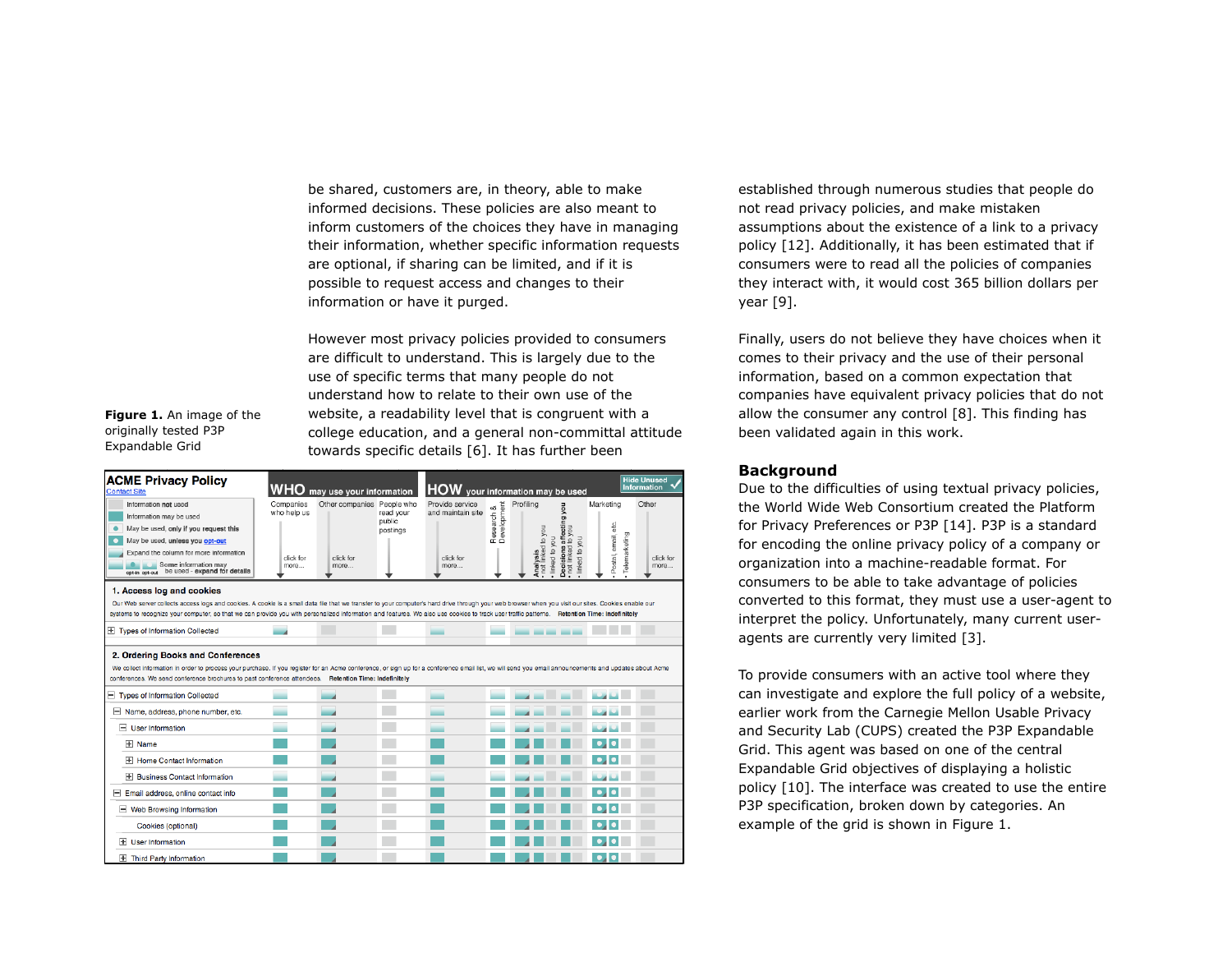| <b>Nutrition Facts</b><br>Serving Size 1 cup (228g)<br>Servings Per Container 2                                                           |                        |                       |            |
|-------------------------------------------------------------------------------------------------------------------------------------------|------------------------|-----------------------|------------|
|                                                                                                                                           |                        |                       |            |
| Amount Per Serving                                                                                                                        |                        |                       |            |
| Calories 250                                                                                                                              |                        | Calories from Fat 110 |            |
|                                                                                                                                           |                        | % Daily Value*        |            |
| Total Fat 12g                                                                                                                             |                        |                       | 18%        |
| Saturated Fat 3g                                                                                                                          |                        |                       | 15%        |
| Trans Fat 1.5q                                                                                                                            |                        |                       |            |
| Cholesterol 30mg                                                                                                                          |                        |                       | 10%        |
| Sodium 470mg                                                                                                                              |                        |                       | 20%        |
| Total Carbohydrate 31g                                                                                                                    |                        |                       | 10%        |
| Dietary Fiber 0g                                                                                                                          |                        |                       | 0%         |
| Sugars 5g                                                                                                                                 |                        |                       |            |
| Protein 5g                                                                                                                                |                        |                       |            |
|                                                                                                                                           |                        |                       |            |
| Vitamin A                                                                                                                                 |                        |                       | 4%         |
| Vitamin C                                                                                                                                 |                        |                       | 2%         |
| Calcium                                                                                                                                   |                        |                       | 20%        |
| Iron                                                                                                                                      |                        |                       | 4%         |
| * Percent Daily Values are based on a 2,000 calorie diet.<br>Your Daily Values may be higher or lower depending on<br>your calorie needs: |                        |                       |            |
| <b>Total Fat</b>                                                                                                                          | Calories:<br>Less than | 2,000                 | 2,500      |
| Sat Fat                                                                                                                                   | Less than              | 65g<br>20a            | 80g<br>25g |
| Cholesterol                                                                                                                               | Less than              | 300mg                 | 300mg      |
| Sodium                                                                                                                                    | Less than              | 2.400mg               | 2,400mg    |
| Total Carbohydrate                                                                                                                        |                        | 300g                  | 375g       |
| Dietary Fiber                                                                                                                             |                        | 25 <sub>0</sub>       | 30q        |

**Figure 2.** An example image of the Nutrition Facts panel from the FDA Center for Food Safety and Applied Nutrition [13]

Based on an online survey of over 800 people in the summer of 2007, we found further evidence that people generally do not comprehend privacy policies and do not enjoy reading them. When comparing three formats: the natural language policy; PrivacyFinder, a simplified human readable version based on the P3P policy; and an early version of the P3P Expandable Grid, we found that none of the three formats were found to be pleasurable to read or easy to comprehend [11].

Notably, the P3P Expandable Grid, which was expected to perform well, was found to be the worst, both in enjoyment and comprehension. To create a better privacy policy user-agent interface, I sought inspiration from already existing (and frequently legislated) labels [4]. This included a number of publications regarding the design and adoption of nutrition labels, [1,2] drug facts, and energy labeling [5].

In the United States the nutrition label seen in Figure 2 has become nearly iconic since it was mandated in 1990. In the last nineteen years its increasing ubiquity has led to a number of studies examining the costs of adoption and the ability to inform and change consumer purchasing decisions. This work and an extended report by the Kleimann group for the Federal Trade Commission on a proposed Financial Privacy Notice, [8] will be the basis of the following process.

## **Process & Results**

Based on the analysis of the previously mentioned privacy policy format study results and in-lab prototyping, I identified five major problems with the Expandable Grid in its current form [7]:

- Many of the P3P labels are not clear to users. For example, "Profiling" and "Miscellaneous Data" both are not terms that users encounter in the context of their use of websites.
- The legend has a large number of symbols including multiple symbols for expansion (depending on directionality) which the user may not understand.
- Multiple statements that may be related to the same types of information in a P3P policy are displayed separately, possibly requiring the user to check multiple rows, to answer a single question.
- The Hide Used Information button in the top right only condenses unused rows, not columns.
- Rows with a plus symbol may be expanded; however, many users (40.7%) never expanded any data types, a flaw with the designed user experience (recorded during the '07 survey [11]).

With these five problems in mind, and the design guidelines given in the above mentioned label designs, I began a series of rapid iteration and prototyping. From these iterations I present the following design principles abstracted from the labeling literature.

- Defining a maximum width of 760px the label will fit in a browser window on all common resolutions, and a length that, when printed, will fit on a single sheet of standard 8.5" x 11" paper.
- Putting a box around the label, defines its territory, making certain that it clearly identifies the boundaries of the information.
- Hiding data types that are not collected or irrelevant purposes for data, the complexity of the label is reduced.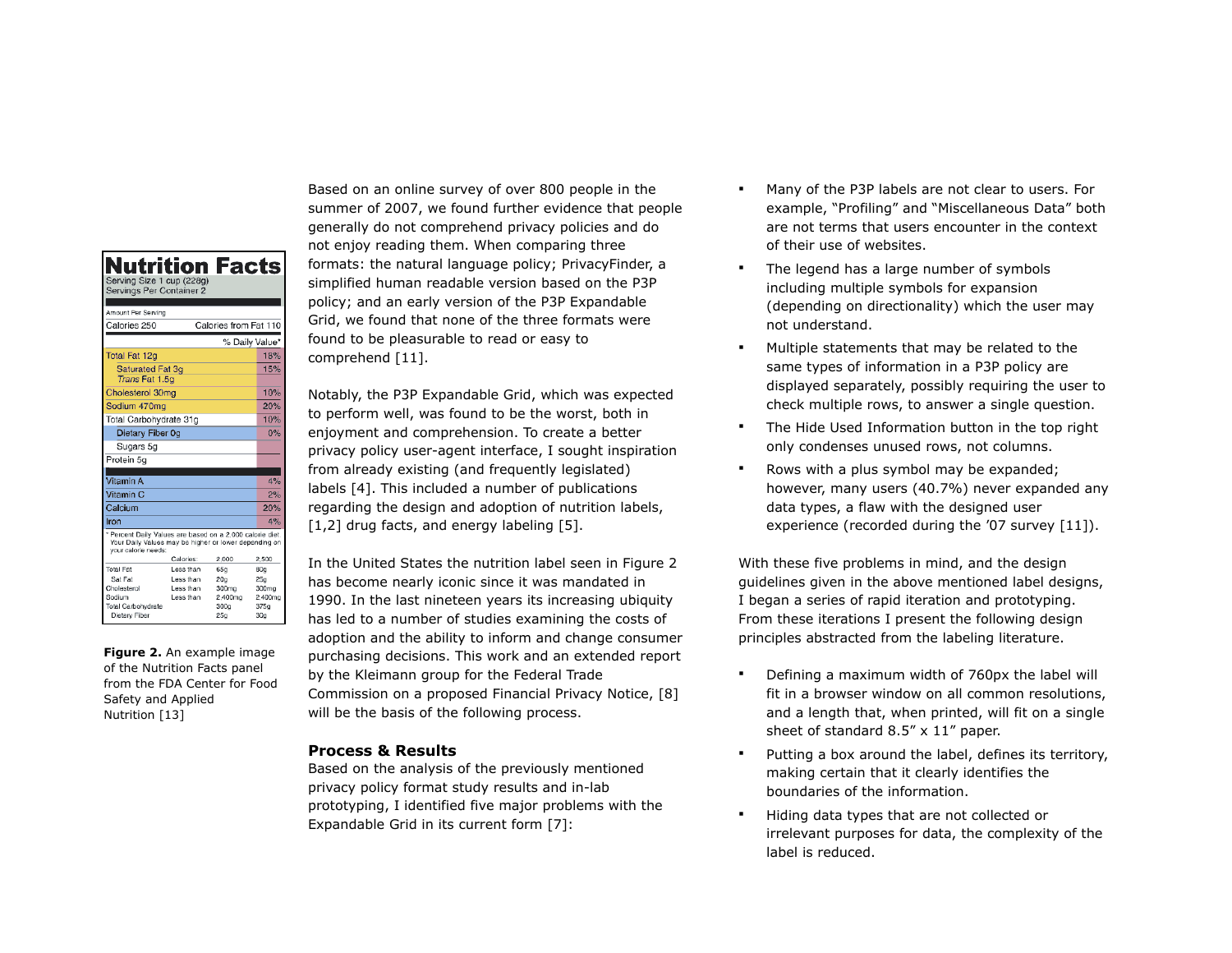- Using bold rules to separate sets of information, gives the reader an easy roadmap through the label.
- Providing a clear and boldfaced title for the Privacy Label communicates the content and purpose of the label specifically, and assists in recognition.

| <b>Privacy Facts</b>                                                                            |                             |  |  |  |
|-------------------------------------------------------------------------------------------------|-----------------------------|--|--|--|
| What does <i>ACME Corporation</i> do with Your Personal Information?                            |                             |  |  |  |
| <b>WHAT</b><br>information do they collect?                                                     |                             |  |  |  |
| Information about your interactions with this site                                              |                             |  |  |  |
| including information about your computer and pages you visited on this website                 |                             |  |  |  |
| Your social and economic categories or group memberships                                        |                             |  |  |  |
| Your contact information (optional)                                                             |                             |  |  |  |
| including your email address and your phone number                                              |                             |  |  |  |
| <b>Financial or purchase information</b>                                                        |                             |  |  |  |
|                                                                                                 |                             |  |  |  |
| <b>HOW</b><br>do they use your information?                                                     | Can you limit this use?     |  |  |  |
| For everyday business purposes-                                                                 | No                          |  |  |  |
| to process your transaction, administer our site, or customize our site for you                 |                             |  |  |  |
| For marketing purposes-                                                                         | Yes                         |  |  |  |
| to offer products and services to you (but not through telemarketing)                           | (check your choices below)  |  |  |  |
| For profiling purposes-                                                                         | This is only used on        |  |  |  |
| to do analysis with your data, both linked and not linked to you                                | your request                |  |  |  |
| <b>WHO</b><br>may your information be shared with?                                              | Can you limit this sharing? |  |  |  |
|                                                                                                 |                             |  |  |  |
| Our company and companies who help us.<br>Companies who have similar policies to ours           | No                          |  |  |  |
|                                                                                                 |                             |  |  |  |
| <b>CONTACT US</b><br>Call 1-800-898-9698 or go to www.acme.com/privacy                          |                             |  |  |  |
| If you want to limit your sharing please contact us by telephone, go online to our full policy, |                             |  |  |  |
| send us this form by mail, or use our opt-out page here.                                        |                             |  |  |  |
|                                                                                                 |                             |  |  |  |

**Figure 3.** This intermediate design, clearly informed by the proposed Financial Privacy Notice and the Nutrition Facts label was rejected for being too simple.

Another design consideration represented in Figure 3, is using a Yes or No declaration for the statements, simplifying the label. However, the Yes or No format as well as the list format vs grid were both reversed as they could not adequately represent the complexity of privacy policies.

Our final proposed label (Figure 4), reintroduces symbols for collected data, opt-in, opt-out, and mixed use, which range from light to dark based on severity, allowing advanced users to quickly glimpse at the label to obtain a high-level overview. This version is also interactive, allowing users to see the full policy, including personal information that is not collected, a failing of the version in Figure 3. Additionally, each cell can be clicked on for more information and explanations of the terms used. Compared to the original P3P Expandable Grid, this label is much simpler, fitting on a single page, with tuned defaults to help users.

As a first formal test, I put together a focus group with ten participants to walk through the newest design and discuss their impressions and questions. While the focus group was able to provide answers to questions similar to those that were asked in the previous study, there are still clear issues with understanding many of the privacy concepts. For example, the differences between opt-out and opt-in confused several participants, who asked why there was a clear way to opt-out, but no method for opting-in.

The focus group demonstrated that the current design allows for easy privacy policy comparisons for consumers. Both the Nutrition Facts panel and the proposed Financial Privacy Notices were designed to promote easy comparison, in order to help consumers decide between two similar products. In the focus group I found that our participants were able to easily isolate and describe differences between two policies. We have yet to validate if comparisons are easier than with traditional text policies.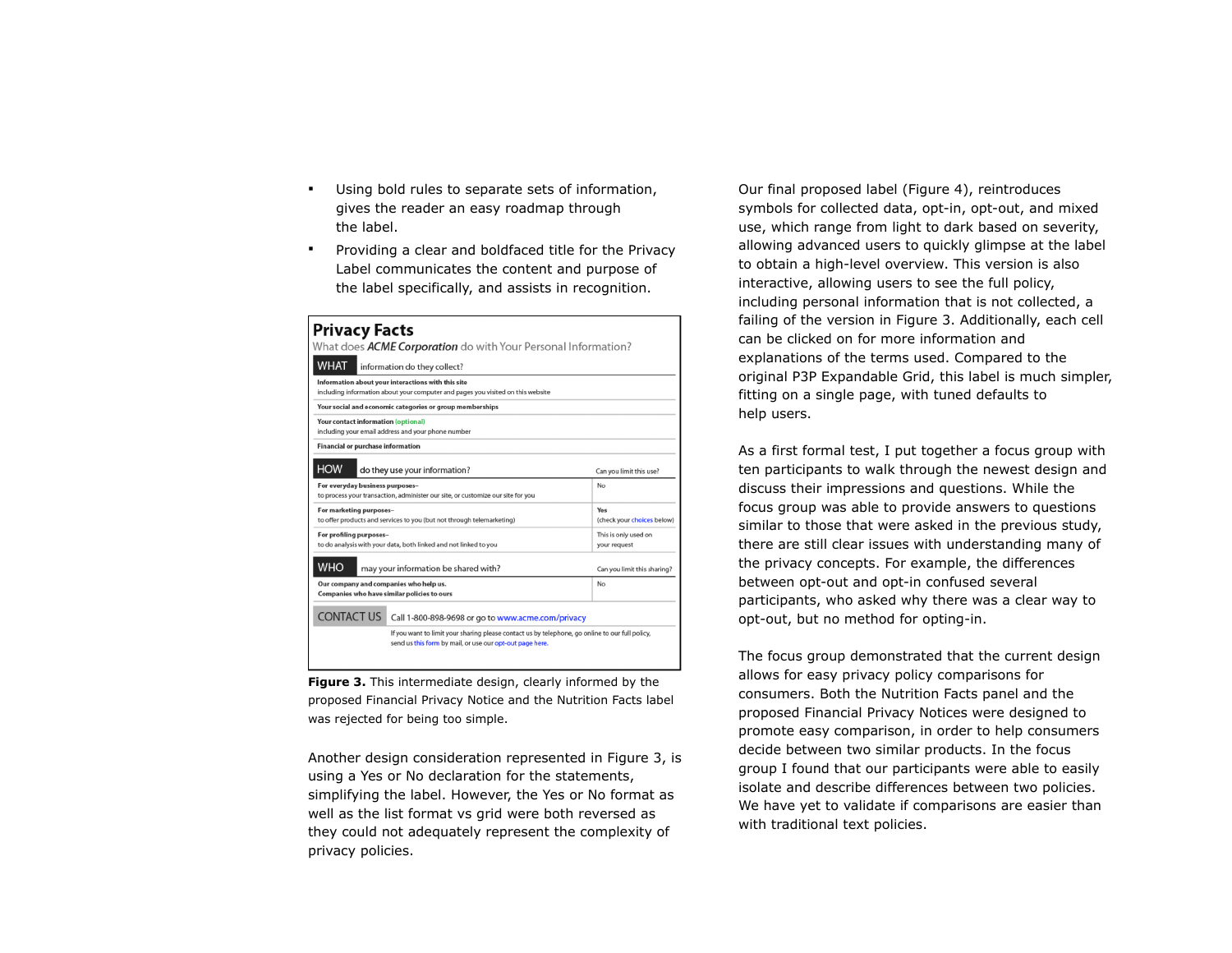| What we<br>collect                                                                                |                                                                              | How we use your information                  |            |               |               |                                          |                                                                                                                   | Who shares your<br>information |  |
|---------------------------------------------------------------------------------------------------|------------------------------------------------------------------------------|----------------------------------------------|------------|---------------|---------------|------------------------------------------|-------------------------------------------------------------------------------------------------------------------|--------------------------------|--|
|                                                                                                   | Provide<br>service and                                                       | Research<br>and<br>maintain site development | Marketing  | Telemarketing | Profiling not | Profiling<br>linked to you linked to you | Other<br>companies                                                                                                | Public<br>forums               |  |
| Contact<br>information                                                                            |                                                                              |                                              | OUT        | OUT           |               |                                          | in,                                                                                                               |                                |  |
| Content                                                                                           |                                                                              |                                              | <b>OUT</b> | <b>OUT</b>    |               |                                          | in.                                                                                                               |                                |  |
| Cookies                                                                                           |                                                                              |                                              | OUT        | OUT           |               |                                          | in.                                                                                                               |                                |  |
| Demographic<br>information                                                                        |                                                                              |                                              | OUT        | <b>OUT</b>    |               |                                          | in.                                                                                                               |                                |  |
| Social security<br>no. and gov't ID                                                               |                                                                              |                                              |            |               |               |                                          |                                                                                                                   |                                |  |
| Preferences                                                                                       |                                                                              |                                              | OUT        | OUT           |               |                                          | $\mathsf{in}$                                                                                                     |                                |  |
| Purchase and<br>financial data                                                                    |                                                                              |                                              | <b>OUT</b> | <b>OUT</b>    |               |                                          | in.                                                                                                               |                                |  |
| Web browsing<br>information                                                                       |                                                                              |                                              | OUT        | OUT           |               |                                          | in.                                                                                                               |                                |  |
| Unique<br>identifiers                                                                             |                                                                              |                                              | OUT        | <b>OUT</b>    |               |                                          | in.                                                                                                               |                                |  |
| Understanding this privacy report<br><b>OUT</b>                                                   | Data is collected and used in this way.<br>You can opt-out of this data use. |                                              |            | m             |               |                                          | Your data will not be used in this way unless you opt-in.<br>You can opt-in or opt-out of some uses of this data. |                                |  |
| Access to your information                                                                        |                                                                              |                                              |            |               |               |                                          | How to reach this site                                                                                            |                                |  |
| This site gives you access to your contact data and some of its other<br>data identified with you |                                                                              |                                              |            |               |               | ebav.com<br>5000 Forbes Avenue           | Pittsburgh, PA 15213 United States                                                                                |                                |  |
| How to resolve privacy-related disputes with this site                                            |                                                                              |                                              |            |               |               | Phone: 800-555-5555<br>help@ebay.com     |                                                                                                                   |                                |  |
| Please email our customer service department                                                      |                                                                              |                                              |            |               |               |                                          | Opt-out out of this policy                                                                                        |                                |  |
|                                                                                                   |                                                                              |                                              |            |               |               |                                          |                                                                                                                   |                                |  |

*"For me they say you can opt-in or opt-out of some uses of this data... It is not really confusing, but it is hiding something."*

*"This is more convenient than scrolling through reams and reams of paragraphs. I mean who reads them?"*

*"From an eye-sight standpoint, the exclamation marks really scared me. Warning!"*

*"I like the chart. [It's] better than long sentences."*

– input from the focus group conducted on this, the present version of the Privacy Label.

**Figure 4.** The most recent label design which was last tested in a ten person focus group, and is currently under-revision before more testing this spring.